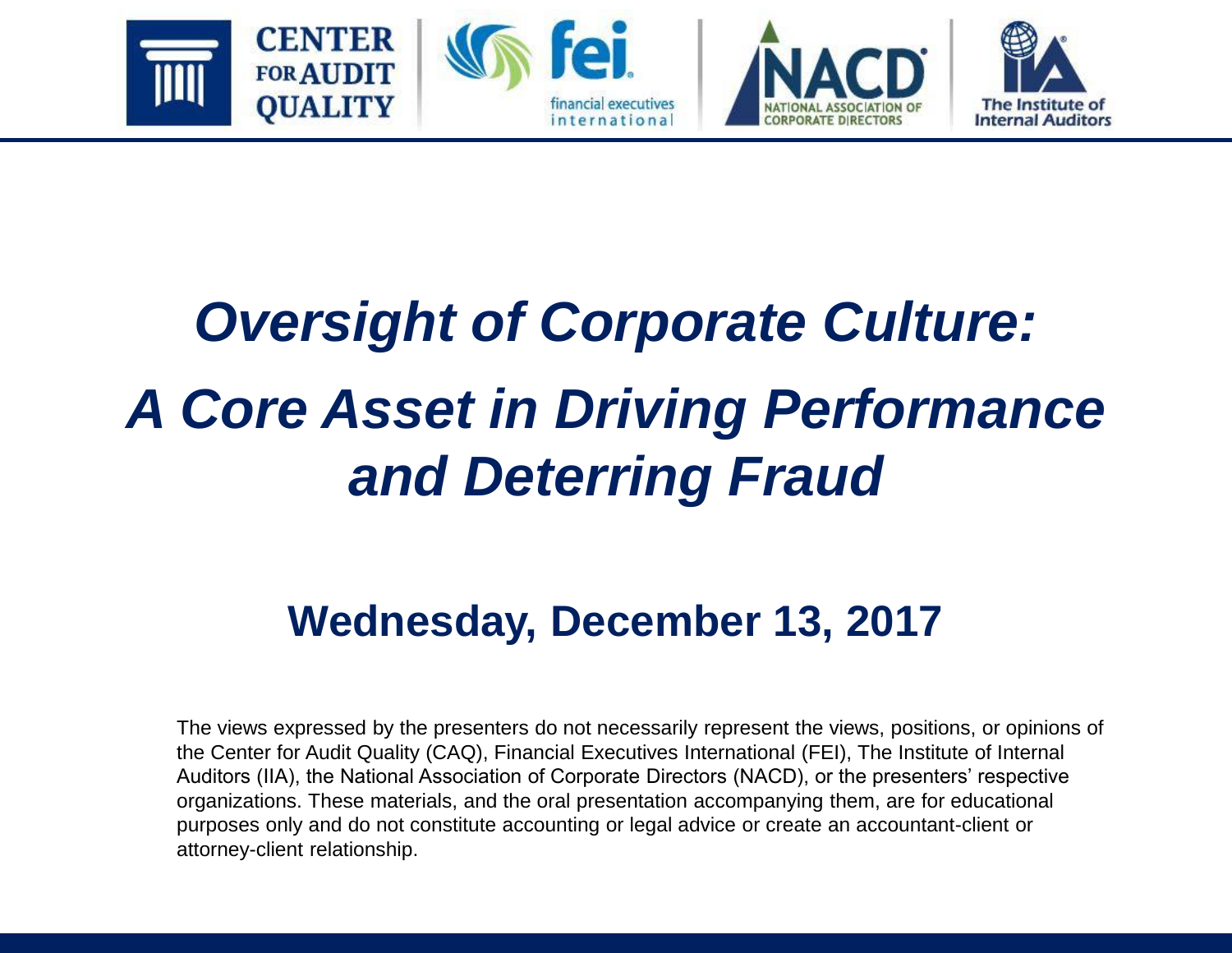

## **CPE Credits**

#### This program qualifies for 1.8 CPE credits. *Field of Study: Behavioral Ethics*

# **NACD Skill-Specific Credit**

This session offers 1.0 NACD skill-specific credit. Contact Ronnell Perry if you have any questions [\(Fellowships@NACDonline.org\)](mailto:Fellowships@NACDonline.org).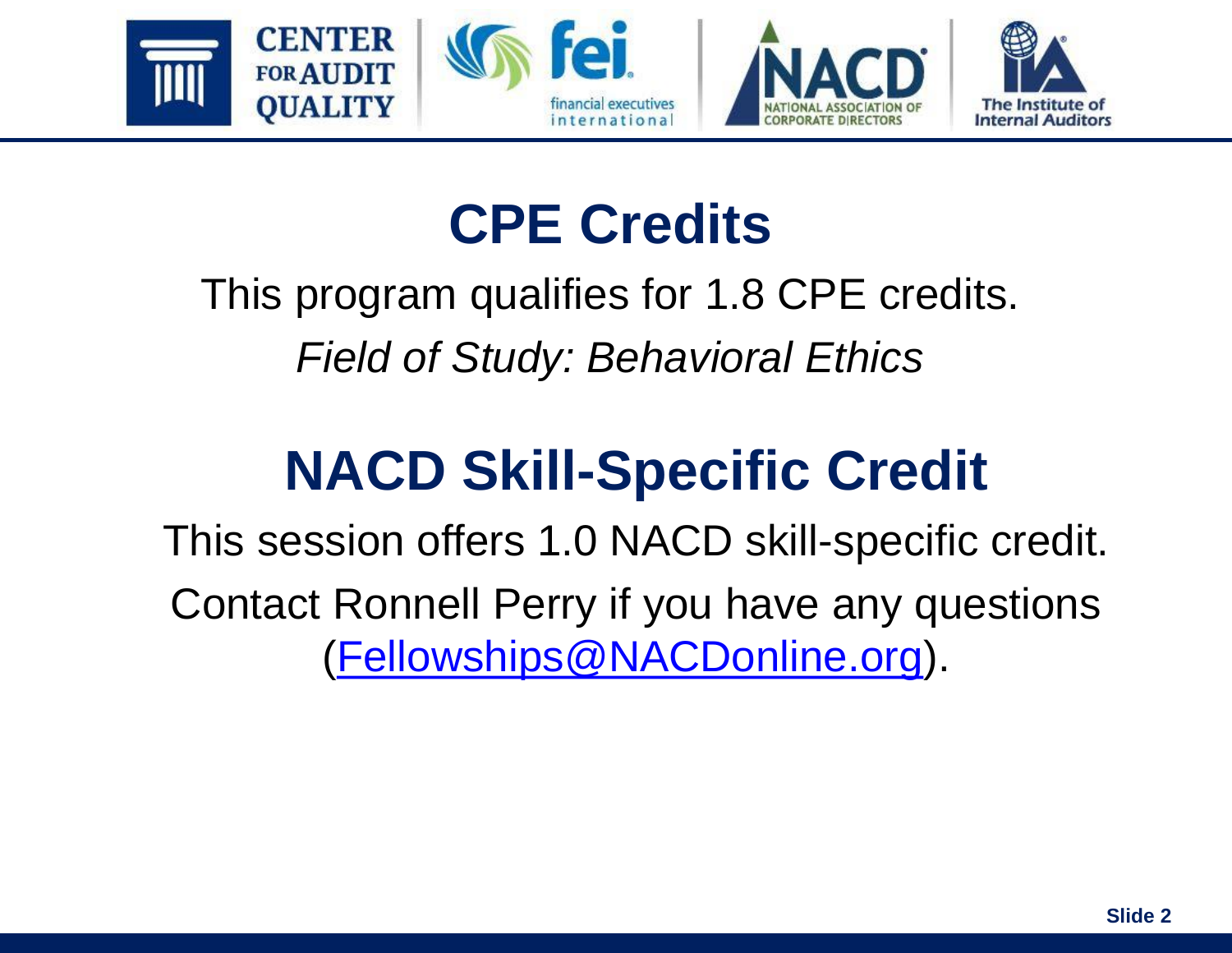

# **Goals of Today's Program**

- Explore how organizations define culture and leverage it as a corporate asset
- Discuss how members of the financial reporting supply chain effectively discharge their oversight responsibilities
- Highlight leading practices used to assess and strengthen an organization's culture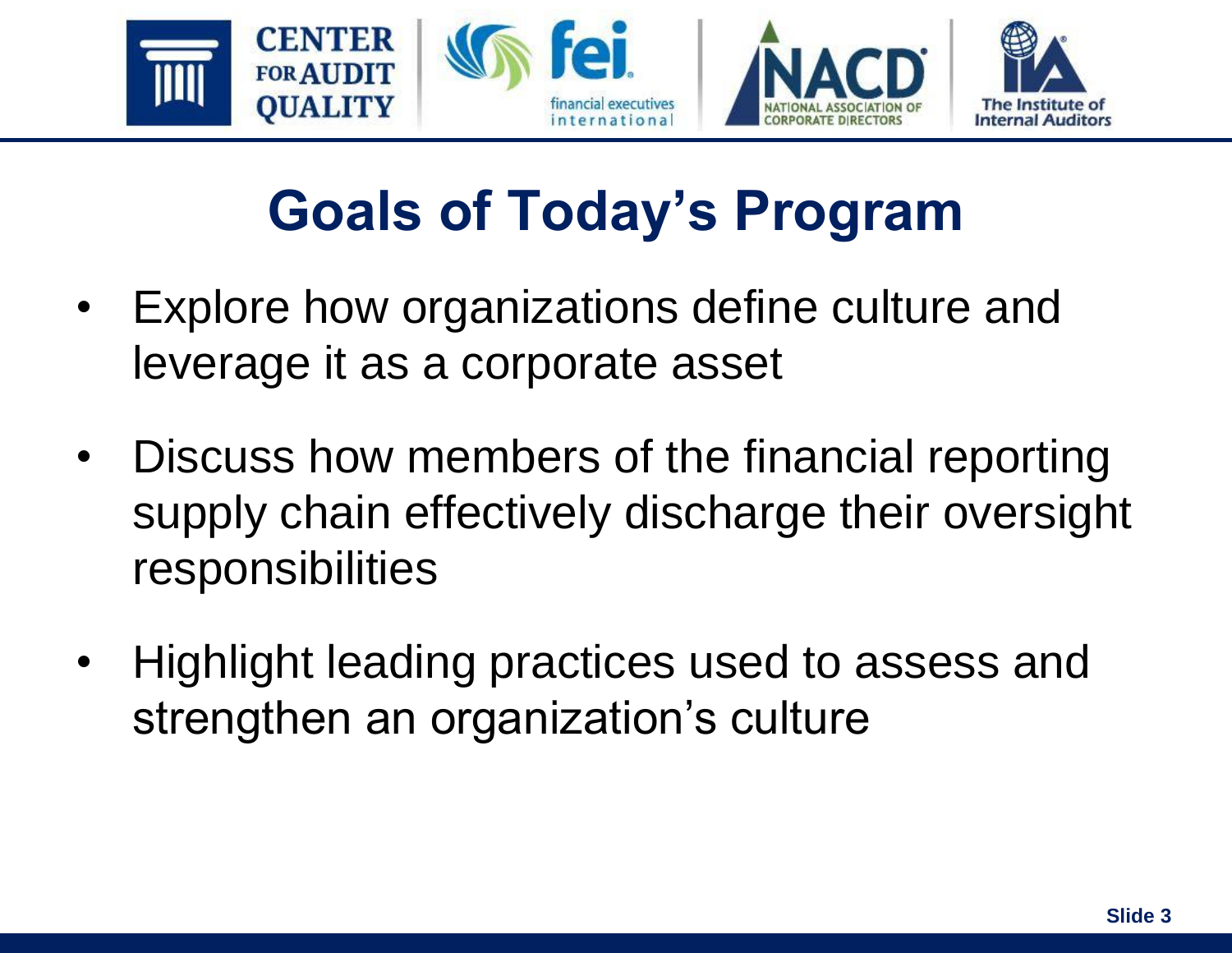







#### **Panelists**

**Mark Carawan**  Chief Compliance Officer **Citigroup** 

#### **Brenda Gaines** Audit Committee Chair

Tenet Healthcare Corp.

**Gilly Lord Partner** PwC UK

**Paul Walker**  Schiro/Zurich Chair in ERM St. John's University

#### **Moderator**

**Cindy Fornelli** Executive Director Center for Audit Quality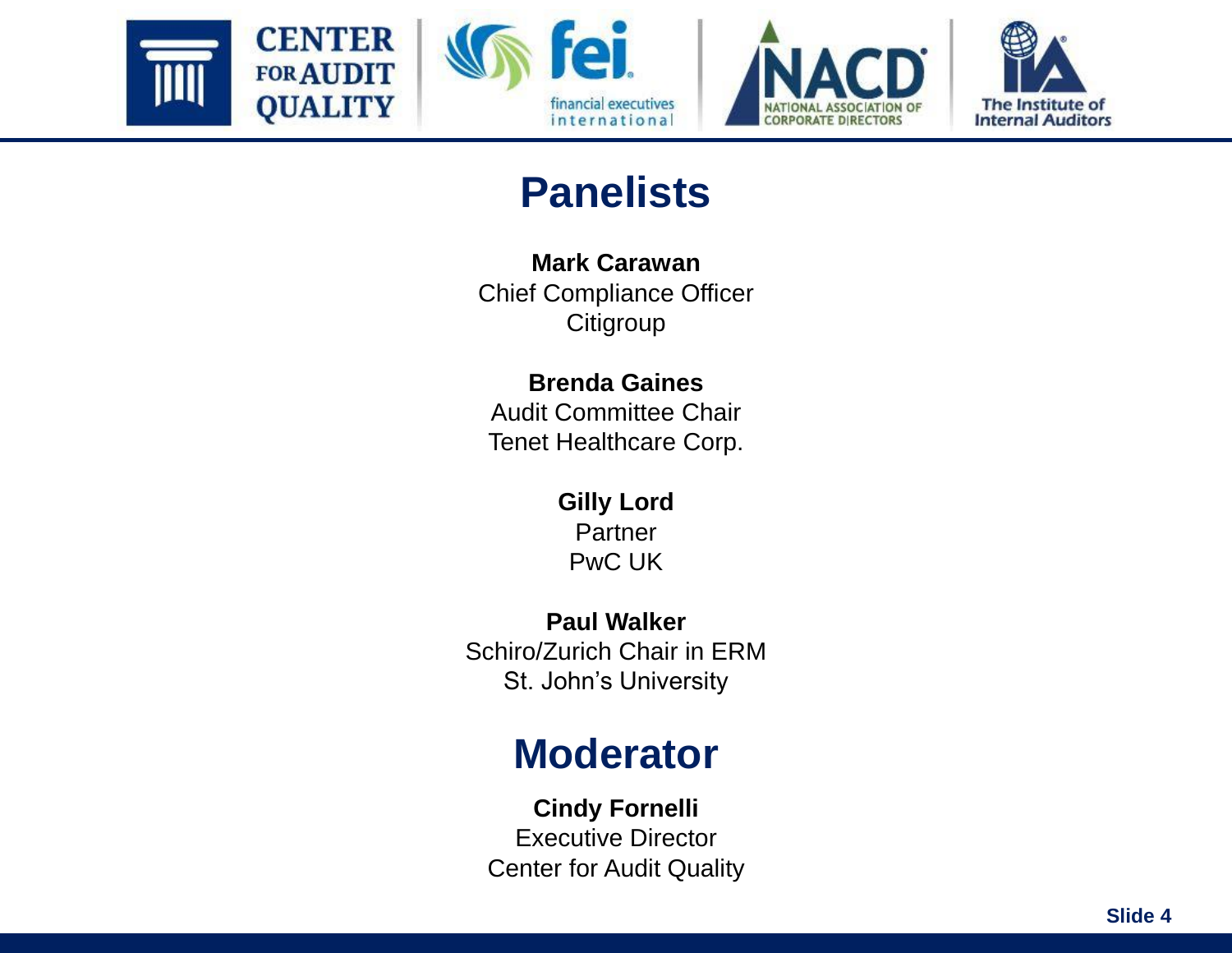

# **Defining Culture**

- A series of assumptions individuals make about an organization
- No one-size-fits-all culture is company-specific
- An internal alignment of company purpose, values, strategy, and business model
- Defining desired culture addressed in Principle 3 of the COSO 2017 ERM Framework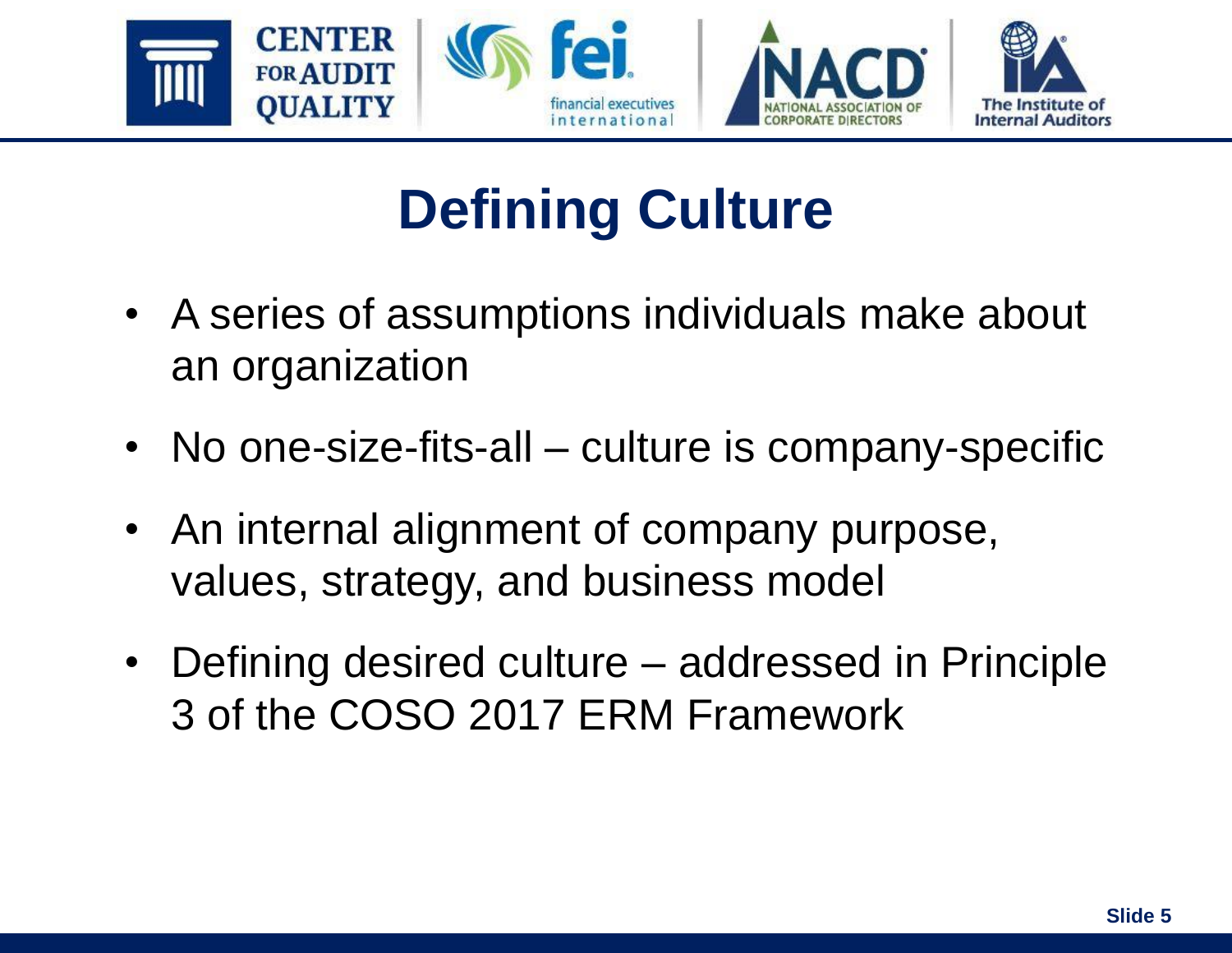

## **Components of an Organization's Culture**



**Norms** What is acceptable to get things done Unspoken rules, informal interactions, power structures, routines, rituals, symbols, heroes

**Beliefs** What we actually say and do Assumptions, perceptions, attitudes, feelings

> **Values** What is really important to us (organizational and personal) Subconscious rules

**SURFACE CULTURE** Visible

**SHALLOW CULTURE Unspoken** 

> **DEEP CULTURE Subconscious**

Source: *NACD Blue Ribbon Commission on Culture as a Corporate Asset (2017)*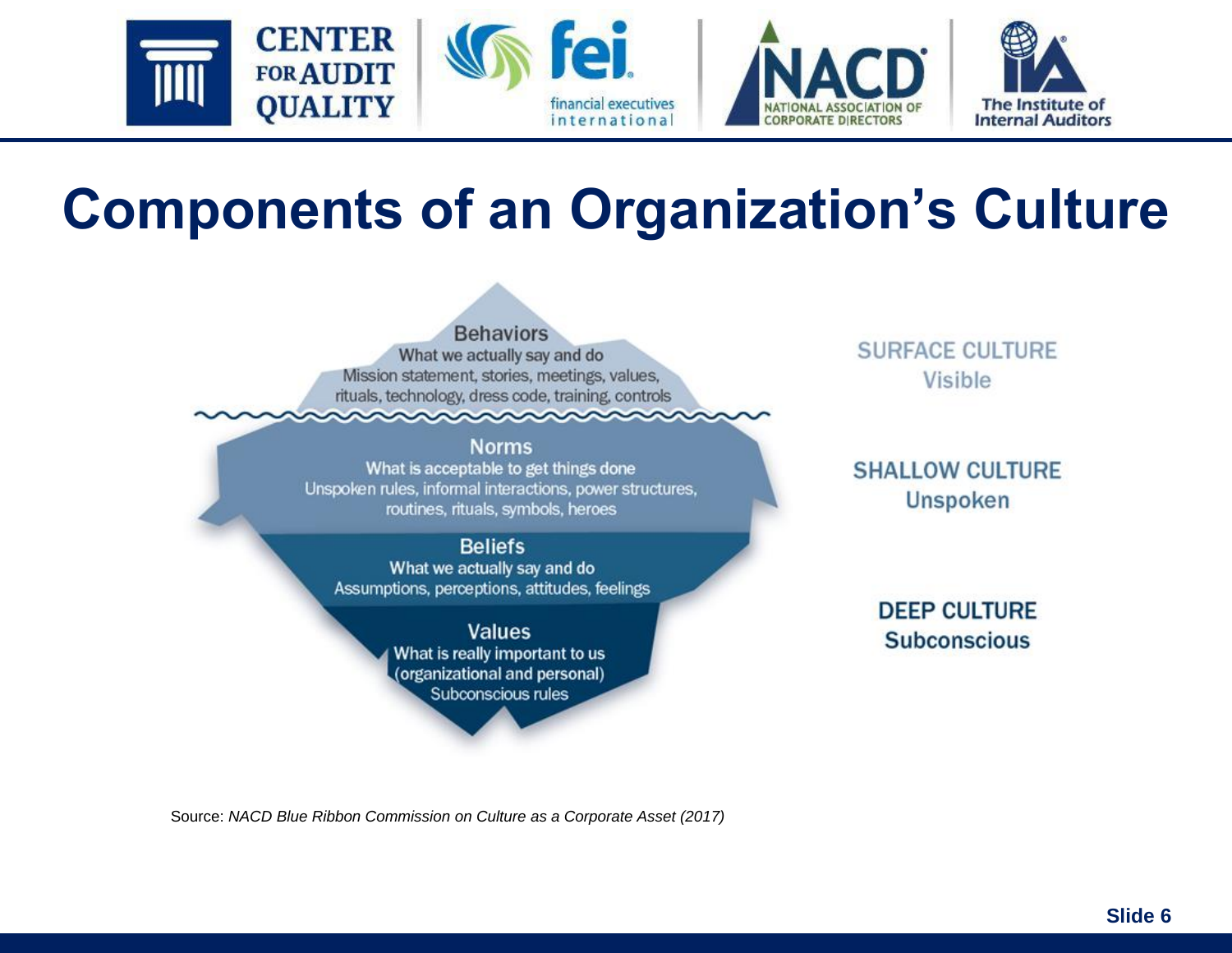

# **Create a Challenge Culture**

- Encourage, require, and reward questions
- Professional skepticism is an essential element
- Dysfunctional culture could be a serious risk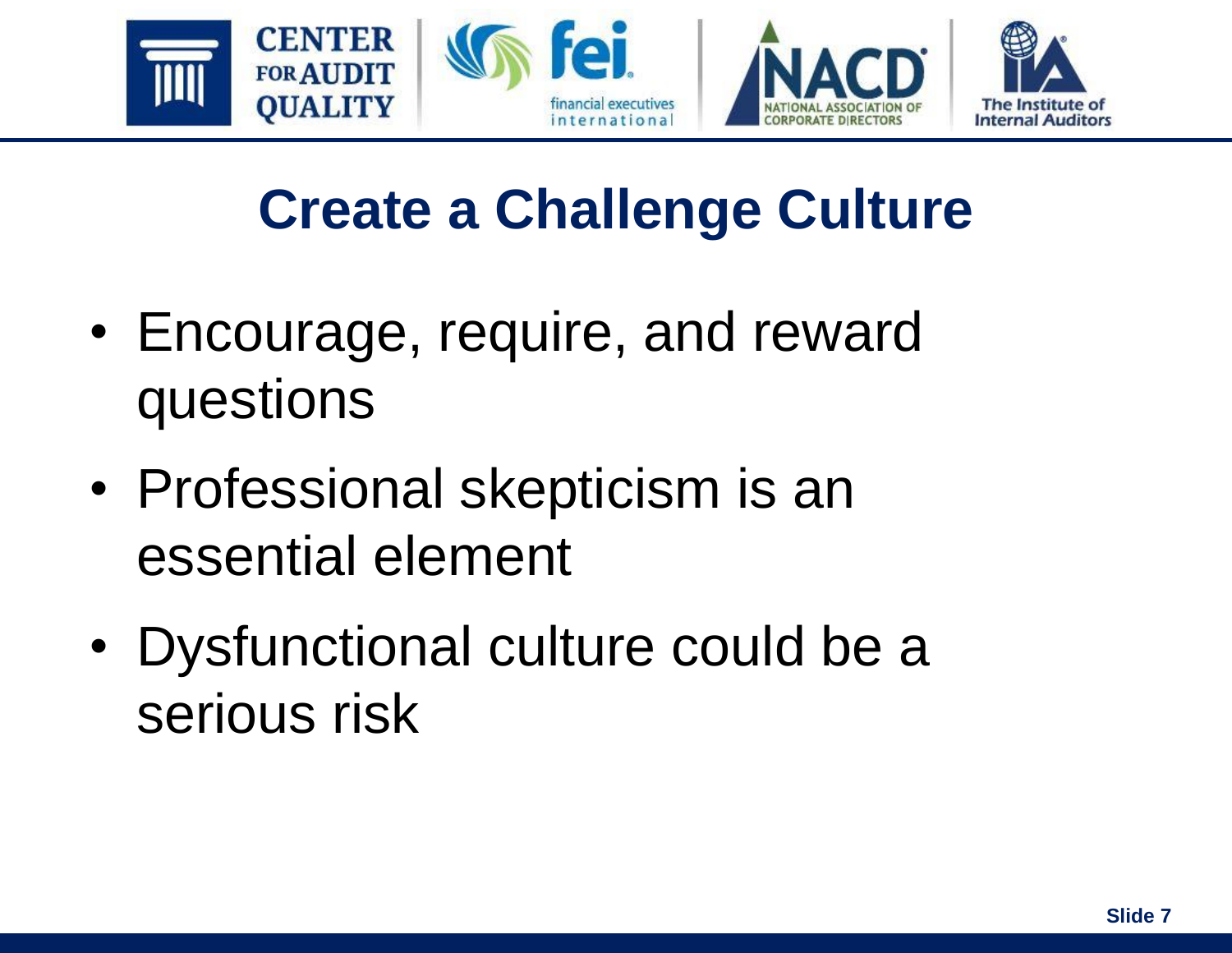

## **Board Dynamics**

• 47% of directors surveyed indicated their fellow directors do not encourage dissenting views

TO WHAT EXTENT DO YOU BELIEVE THE FOLLOWING ARE A PROBLEM ON YOUR BOARD? (SORTED LEAST TO MOST FAVORABLE)

Board member(s) allow personal or past experience to dominate their perspective

Board member(s) do not express their point of view when management is present; wait for executive sessions or situations when management is not present

Board member(s) are too quick to come to consensus; do not encourage dissenting views



Source: *Griffin, Taylor, D.F. Larcker, S. A. Miles, and B.Tayan. "Board Evaluations and Boardroom Dynamics." Stanford Closer Look Series (March 6, 2017)*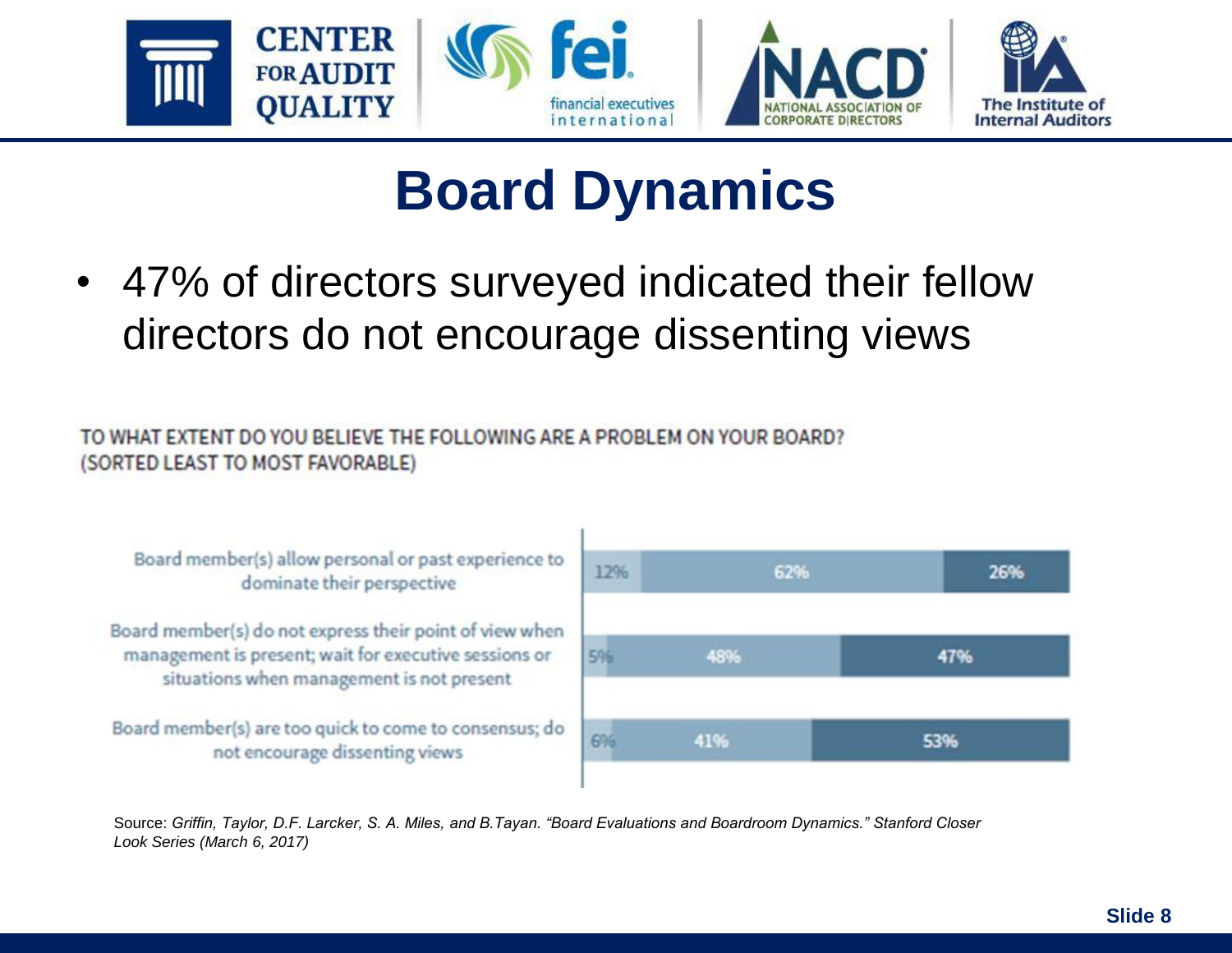

# **Foundational Elements of an Organization's Culture**

- Identify the values and behaviors that help the company excel
- Identify behaviors for which there is zero tolerance
- Outline the company's desired cultural foundations
- Define how these align with incentives, policies, internal controls, etc.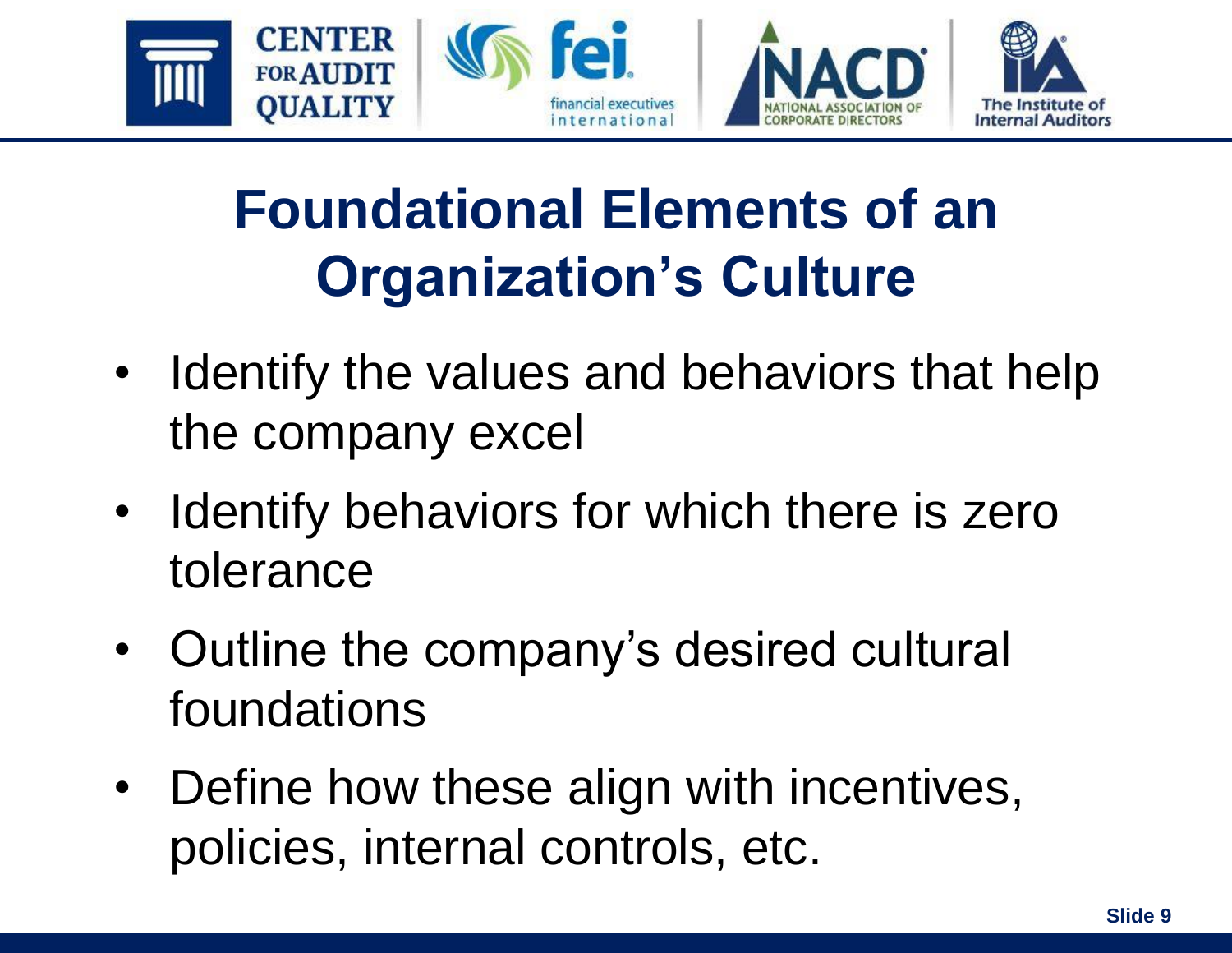

## **Culture as an Asset**

- Culture holds great value for the organization
- Metrics on customer satisfaction, safety, quality are higher
- Absence of ethical culture can be a liability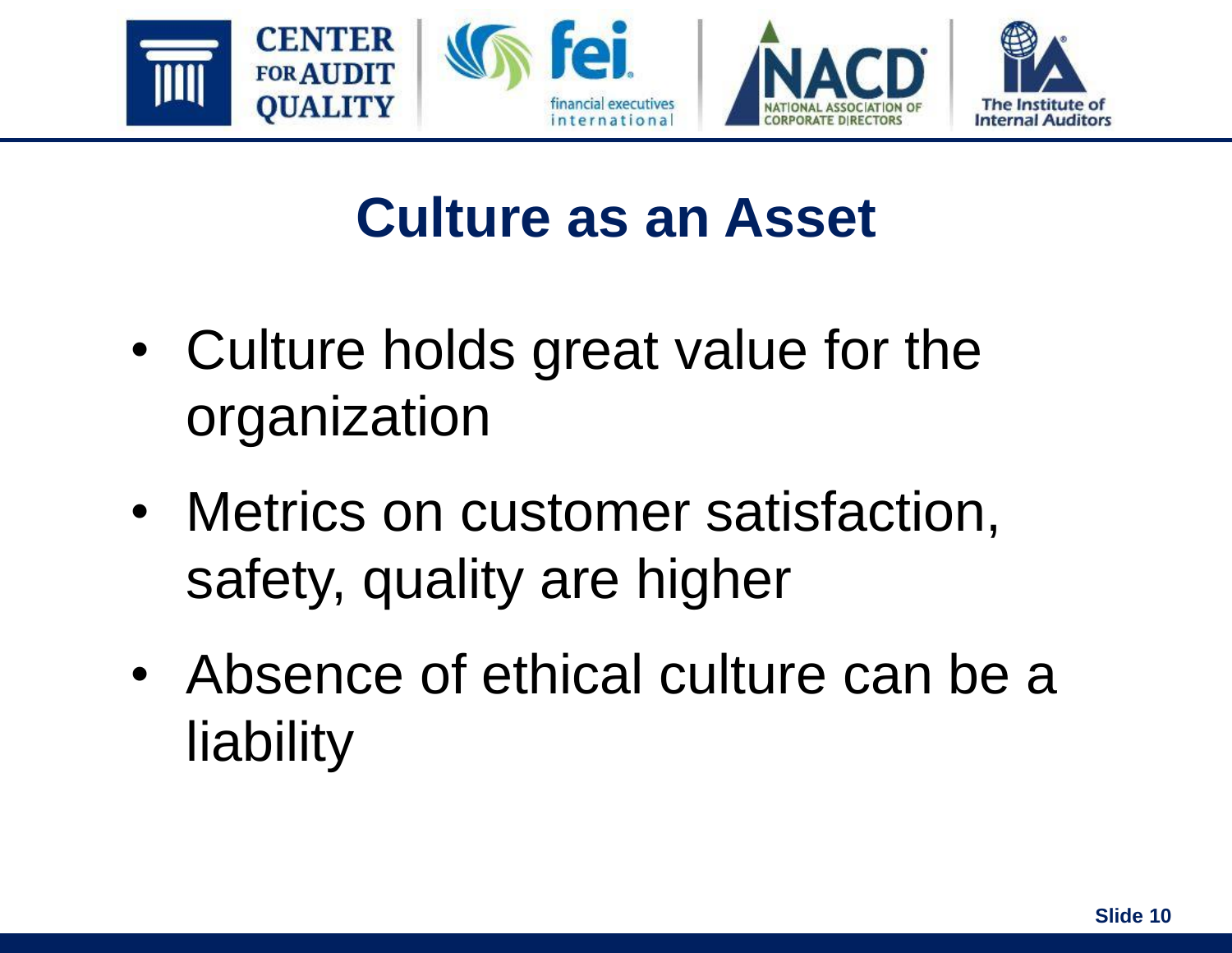

# **Culture as an Asset (Cont.)**

- High-performing companies exhibit the following:
	- ➢ 41% LOWER absenteeism
	- ➢ 10% HIGHER customer metrics
	- ➢ 17% HIGHER productivity

#### ➢ 20% HIGHER sales

*Source: Gallup: State of the American Workplace (2017), p. 68*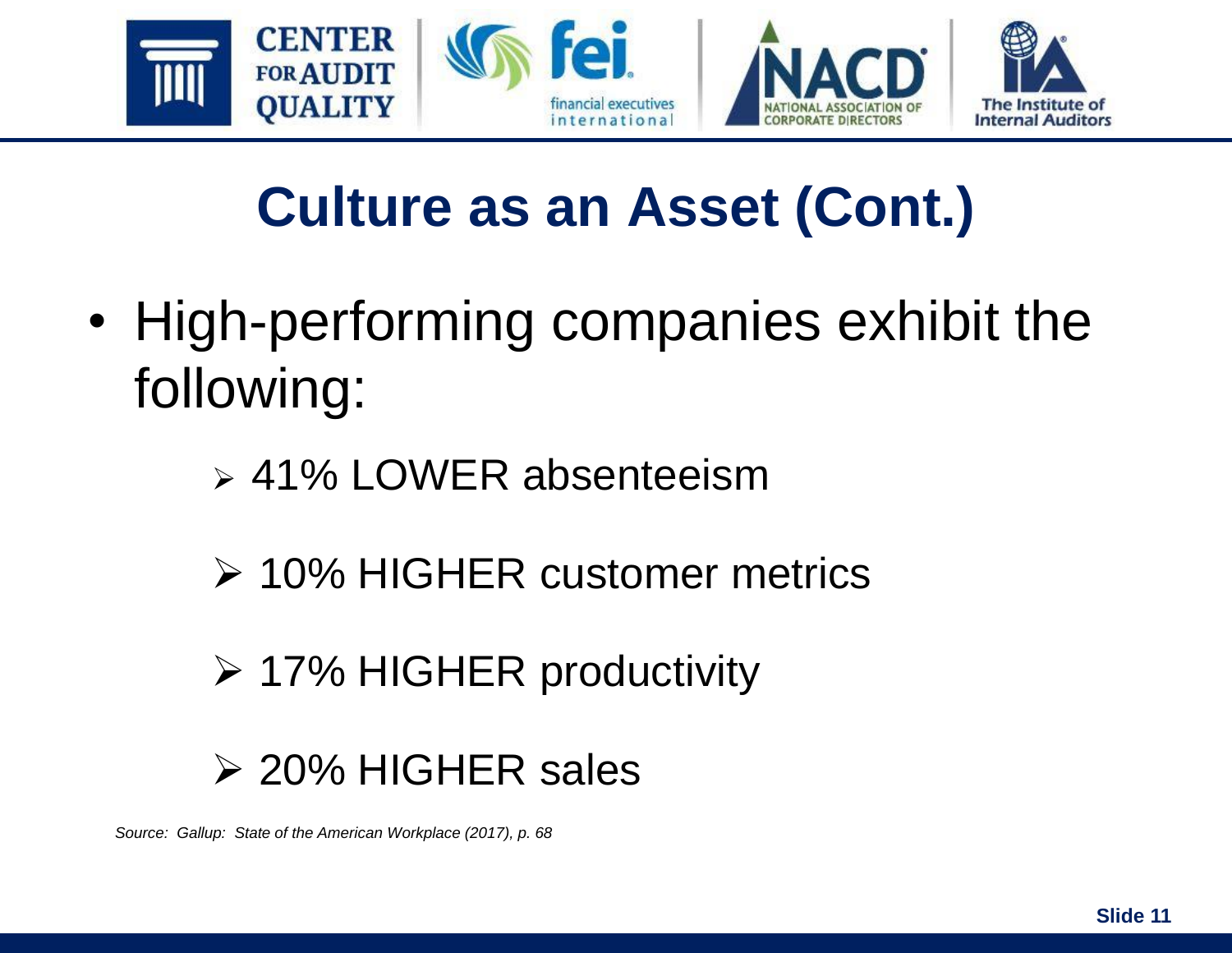

# **Signifiers of "Healthy" Culture**

- Ownership
- Transparency
- Resilience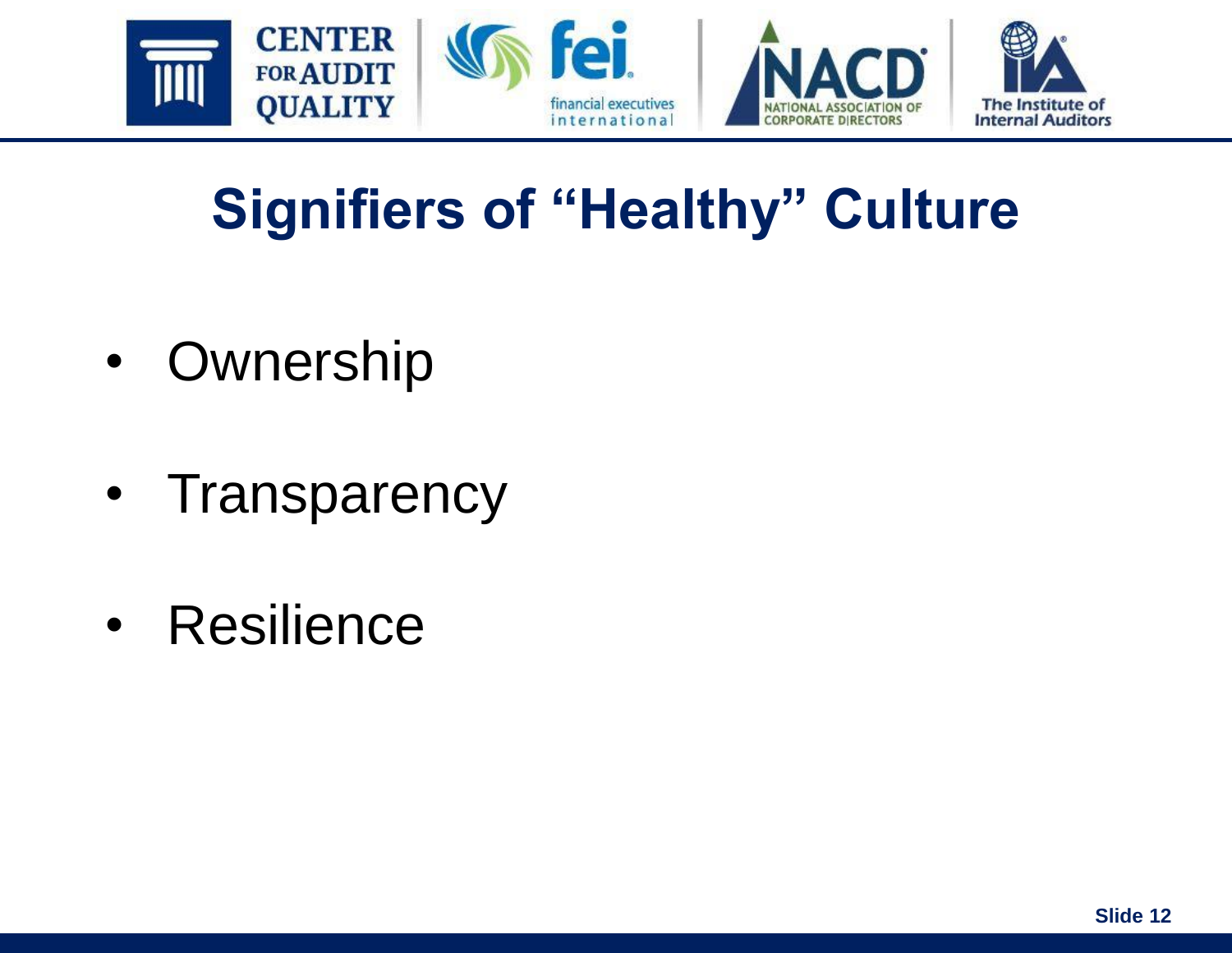

#### **Oversight of Corporate Culture: the Board's Role**

- Board and its committees have ultimate responsibility
	- ➢Audit, compensation, and nominating and governance committees
- Board should set clear expectations about culture
- Organization's strategy and risk profile are impacted
- Culture should be a routine meeting agenda item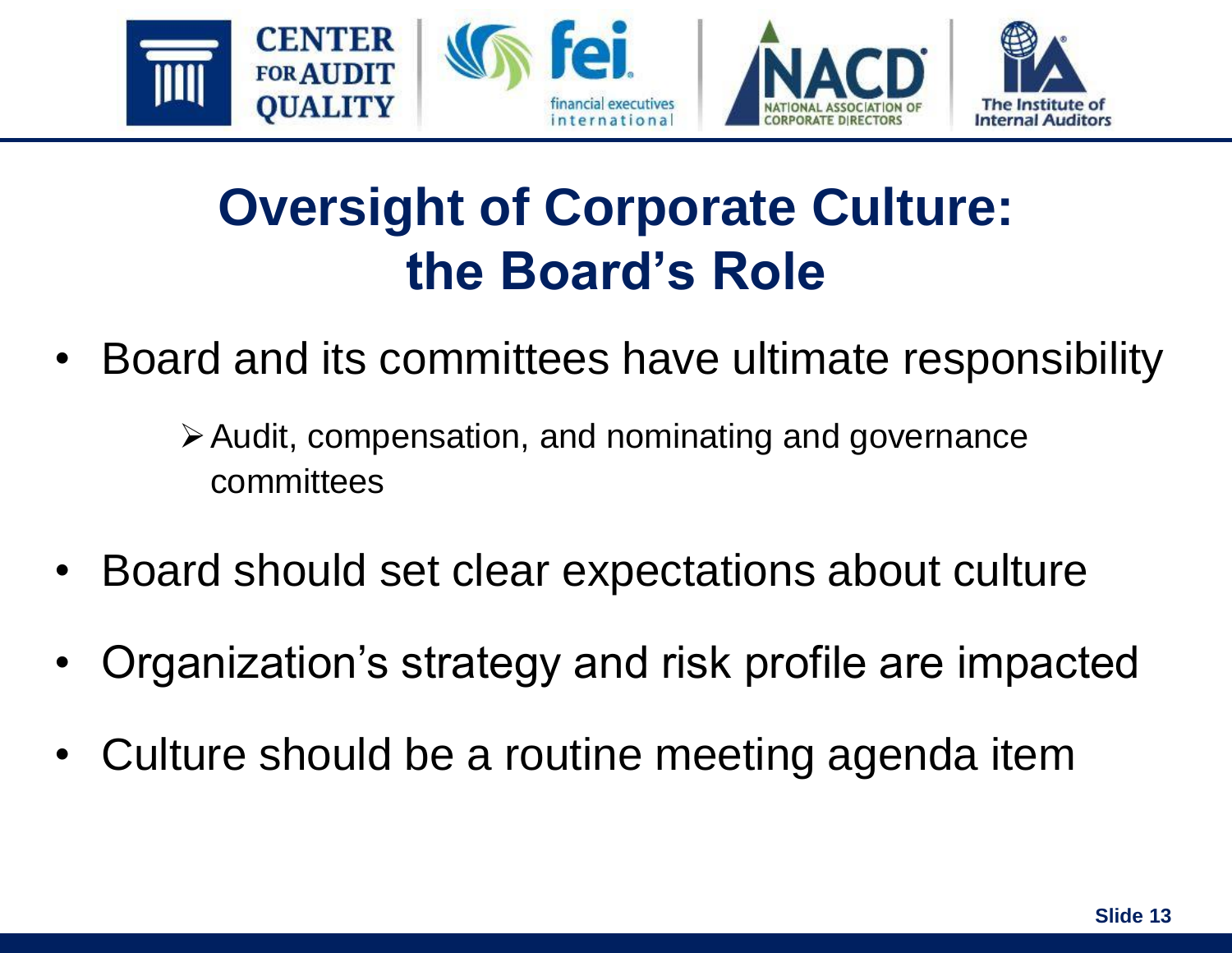

# **Oversight of Corporate Culture: Management Is Responsible**

#### • COSO 2013

➢Culture part of control environment

➢Requires a fraud-risk assessment

#### • COSO ERM

➢Suggests companies define and report on culture

- Industry quidelines/requirements
- Federal sentencing guidelines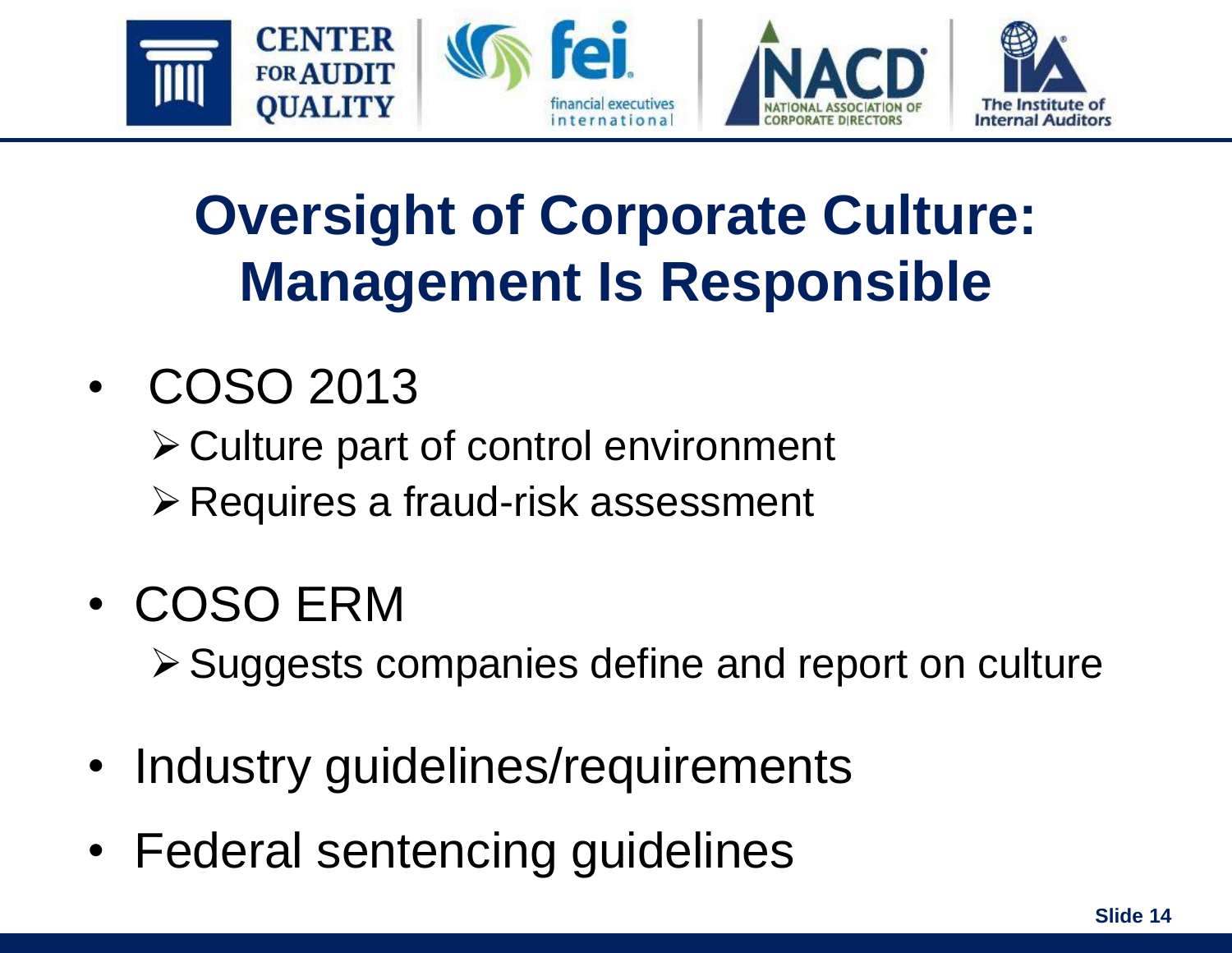

# **Culture of the External Audit Firm**

- Culture of the audit firm impacts audit quality
- Turnover of staff can impact culture
- Messages from leadership are important
- Support from firm leadership when the team needs to raise difficult issues with the audit committee or management staff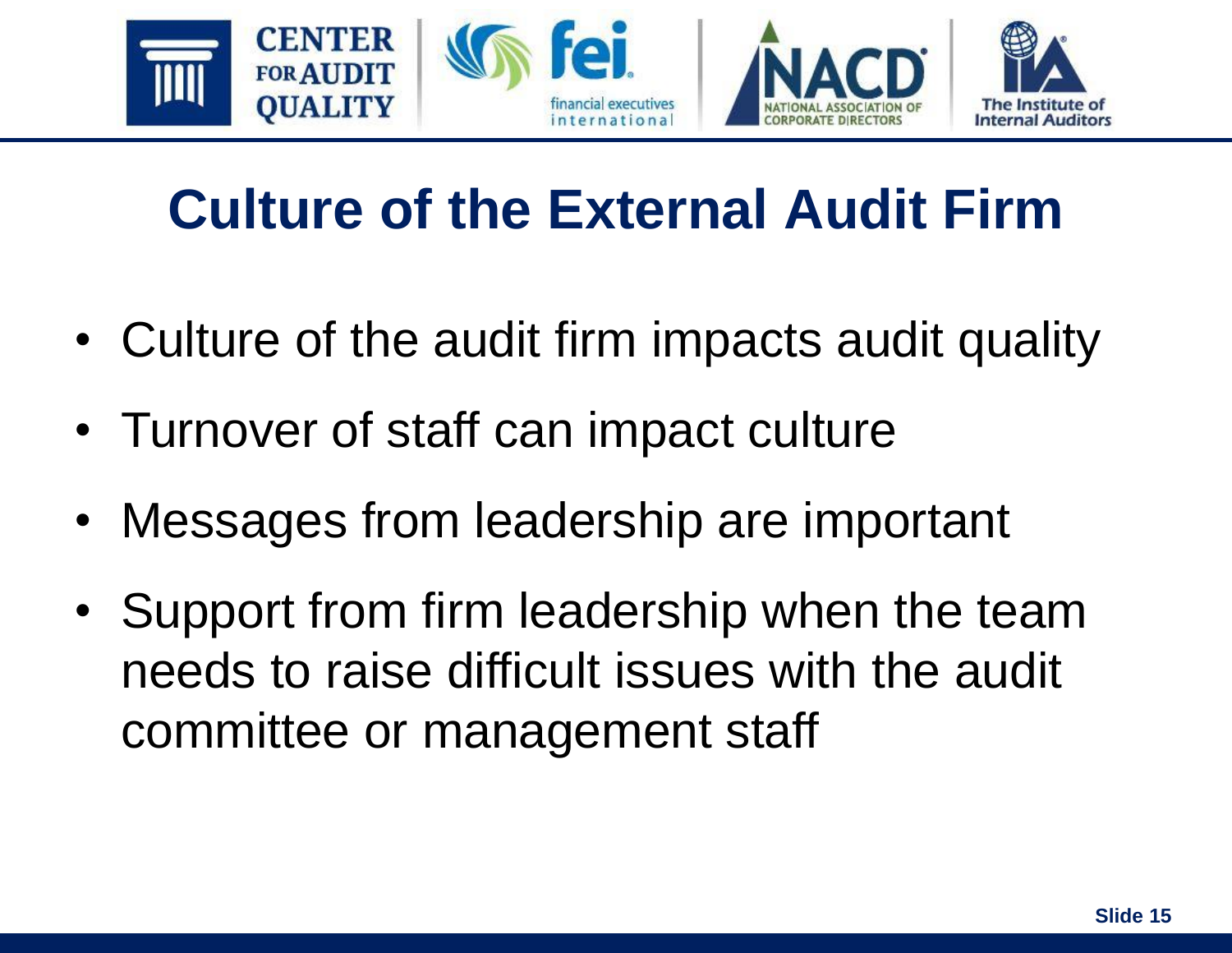

#### **Embed Culture into Strategic Discussions**

**EXHIBIT C Culture-Embedding Levers** 



Source: *NACD Blue Ribbon Commission on Culture as a Corporate Asset (2017)*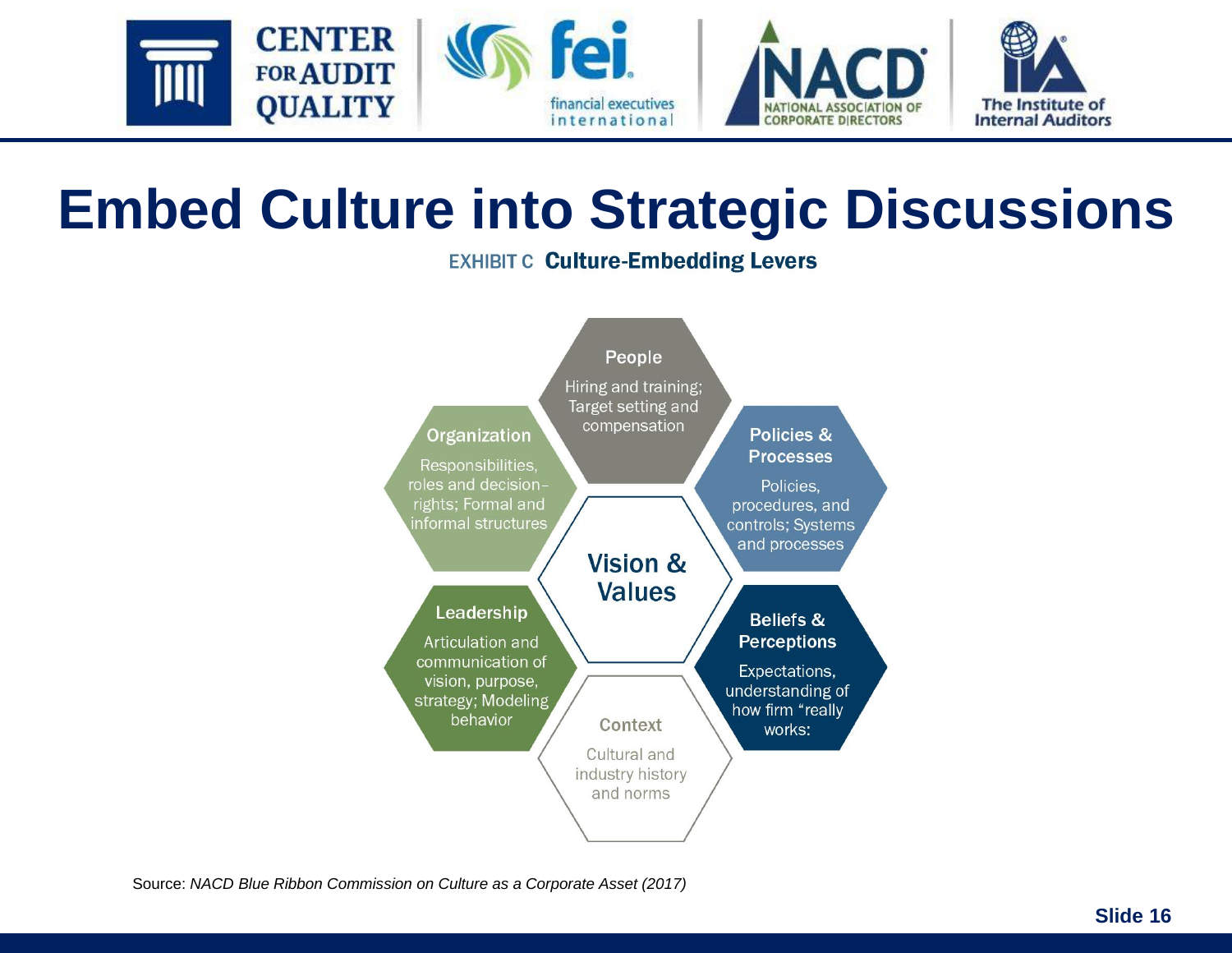

# **Mitigating Information Asymmetry**

- Beware of filtering of information
- Understand the business model and how the company makes money
- Control the agenda more discussion, fewer presentations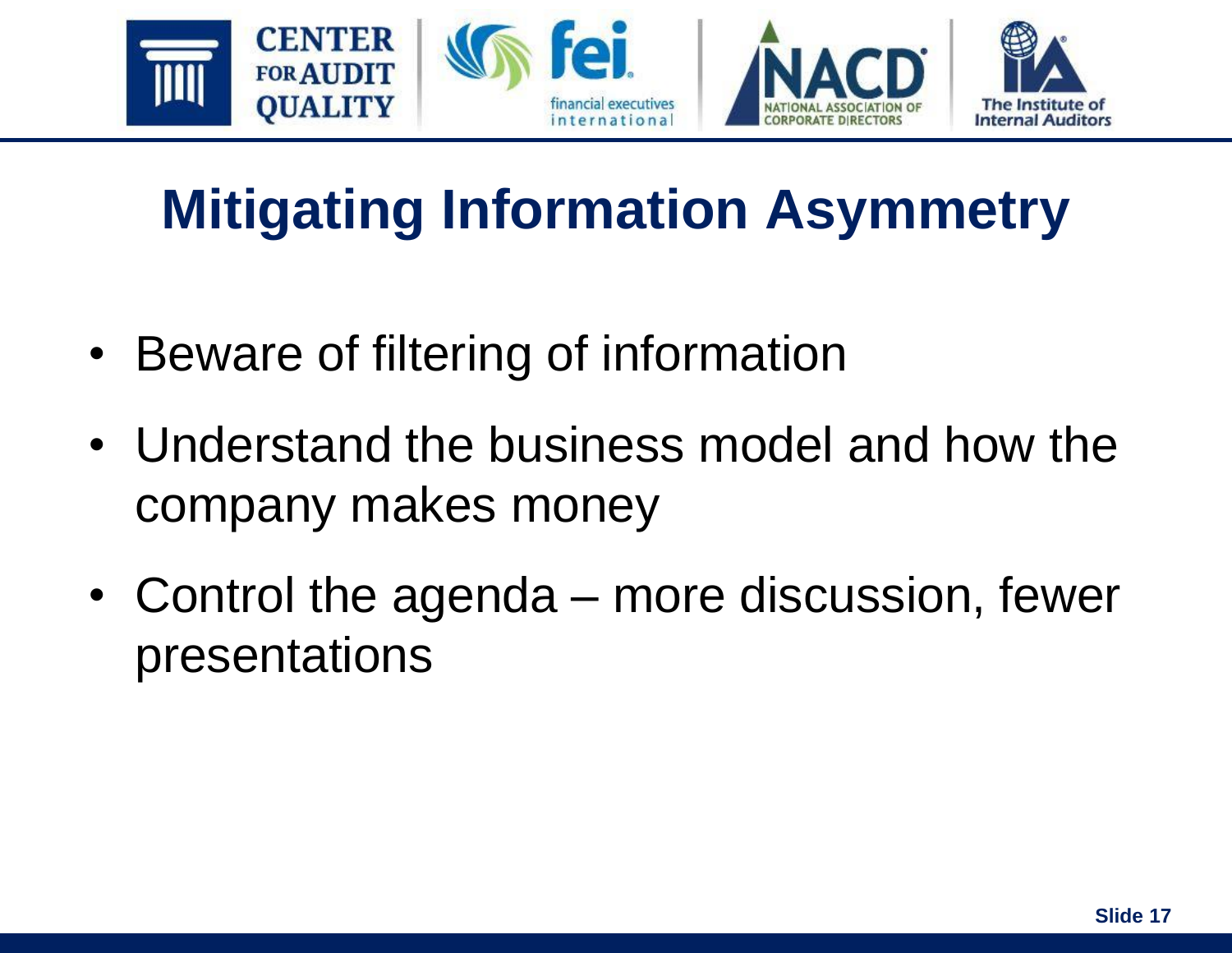

# **Culture Warning Signs**

- Sharing bad news is discouraged
- Relationships outweigh skills to an inappropriate degree
- Frequent "near-misses"
- Prevalence of "go along to get along" attitudes
- Little regard for how results were achieved
- High performers allowed to operate outside established policies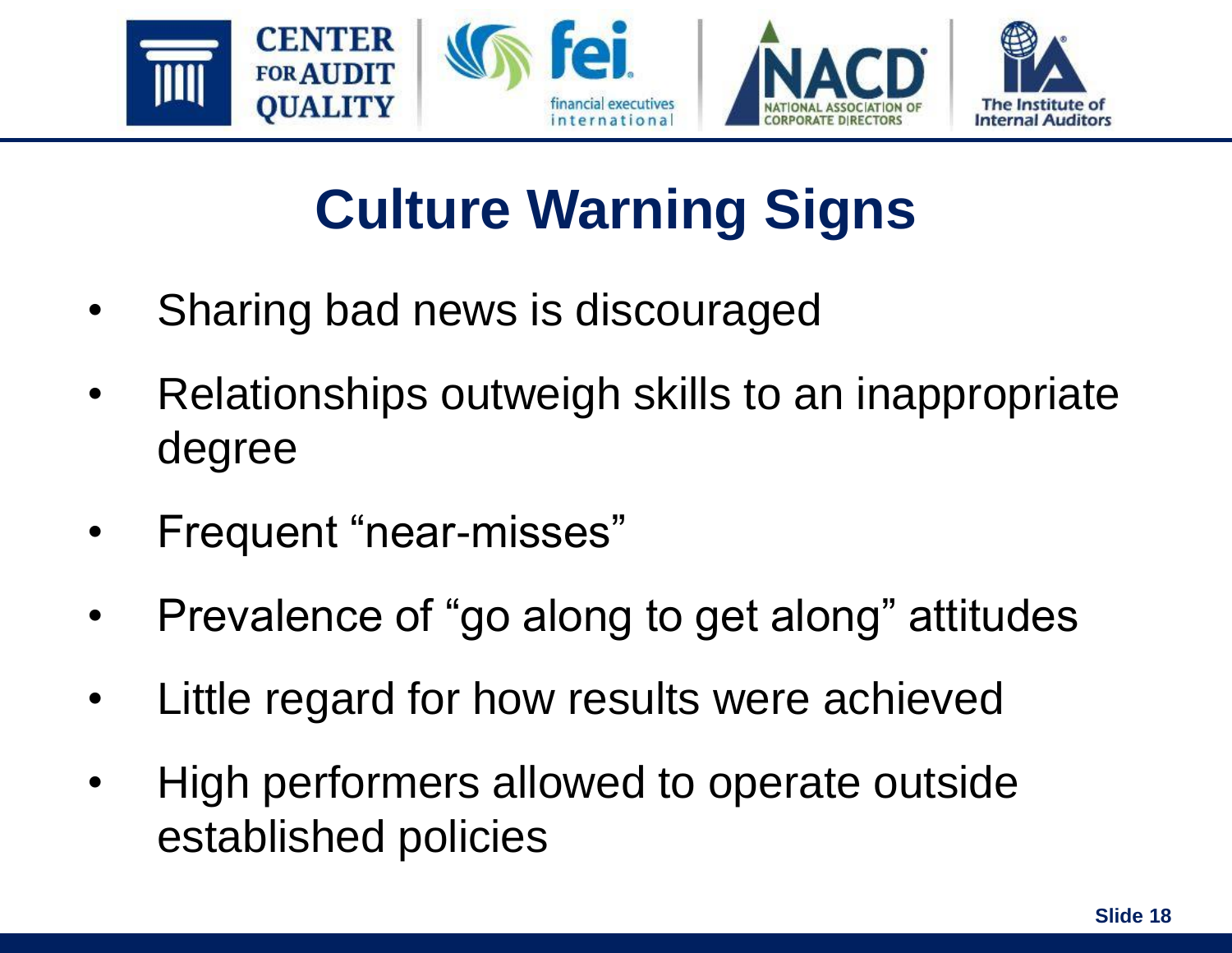

# **Key Board-Level Discussion Tools**

- Assessing corporate culture
- Management "tone at the top"
- Reports of compliance failures/ethical issues
- Code of business conduct and ethics
- Incentives
- Ethical risk assessment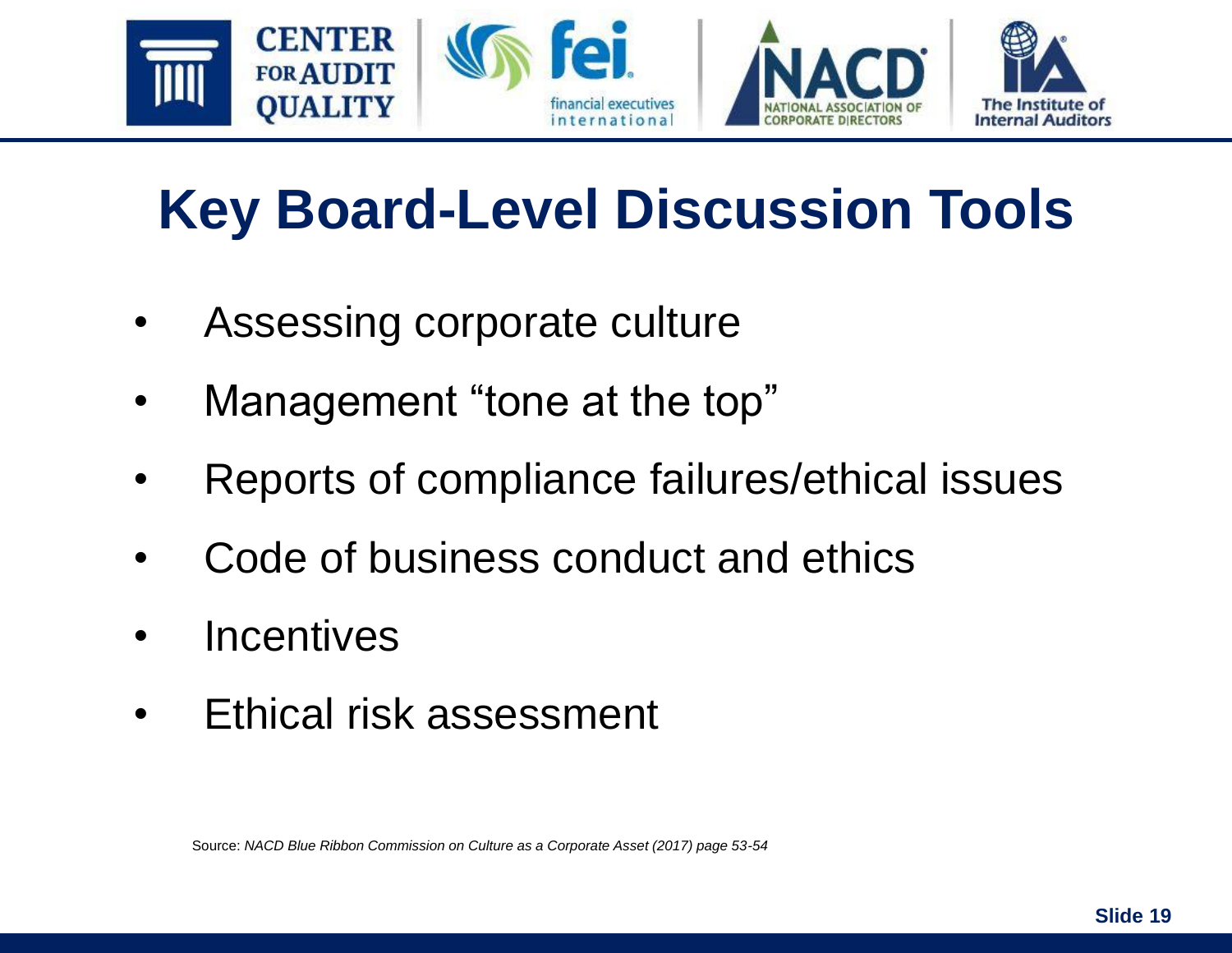



# **Topics Covered by Culture Surveys**

- Honesty/Respect
- **Openness**
- **Accountability**
- **Competence**
- Shared purpose

Source*: NACD Blue Ribbon Commission on Culture as a Corporate Asset (2017)*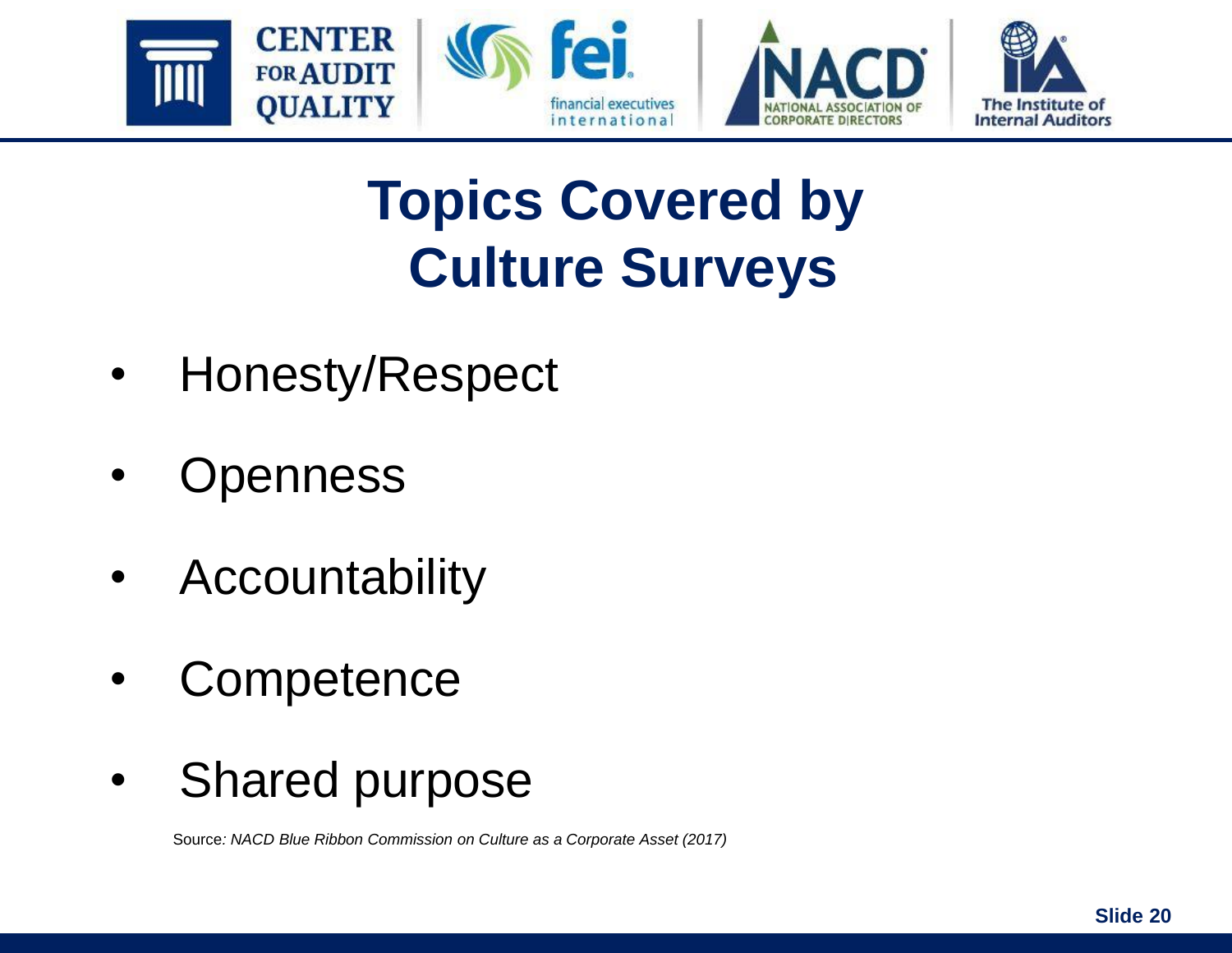





# **Leadership Selection and Corporate Culture**

- Culture considerations are integral to selection criteria
- Crucial interview questions:
	- $\triangleright$  What were key drivers of your past accomplishments?
	- ➢ How did you assess performance of senior team?
- Embed culture metrics in performance evaluations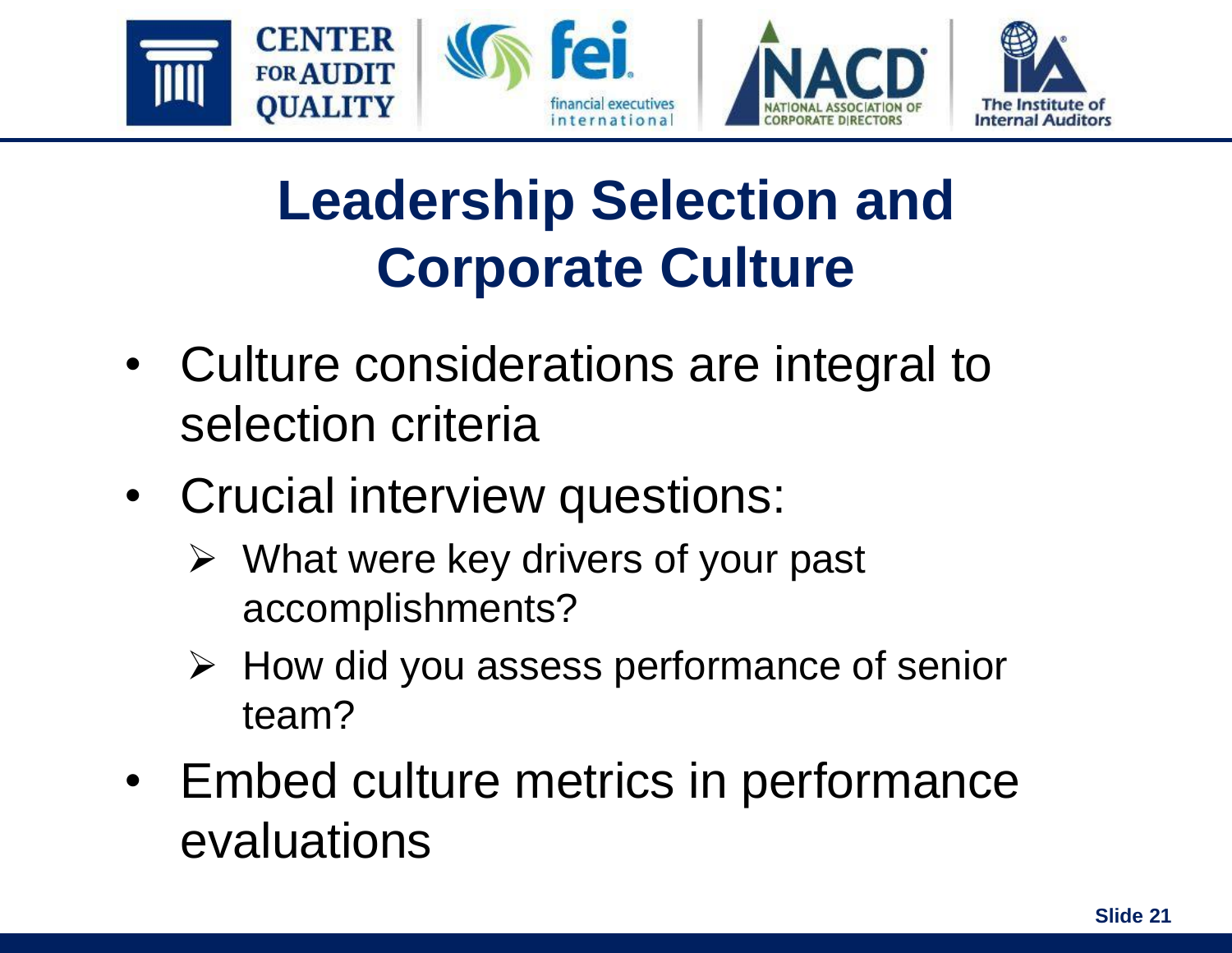







### **Create Balance Between Reward and Recognition**

- Performance-review criteria
	- $\triangleright$  Quantitative and qualitative
	- ➢ Short-term and long-term
- Consider multiple dimensions when evaluating performance
	- $\triangleright$  Balance profitability metrics with desired behavior metrics
	- $\triangleright$  Determine how the profitability goals were achieved
	- $\triangleright$  Job Satisfaction of others on your team
- Penalties and deterrents if used in excess can create a culture of fear
	- $\triangleright$  Employees should feel safe bringing up bad news, reporting misconduct
	- $\triangleright$  Recognize the difference between mistakes and unethical behavior
	- $\triangleright$  Create a "lack of blame" culture that contributes to quality results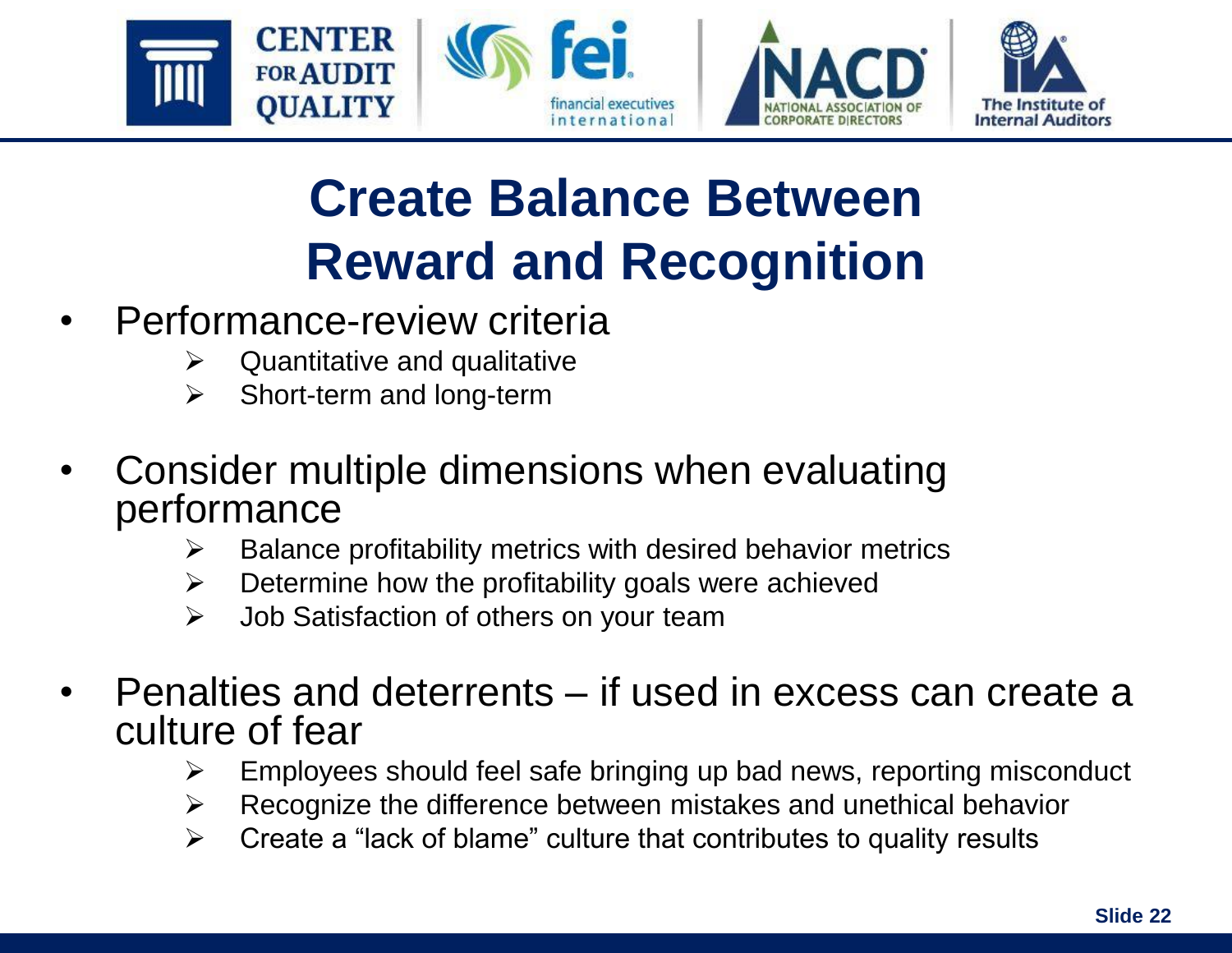

## **Internal Communications**

- Management should reinforce importance of values and acceptable behavior
- Encourage reporting of misconduct through ethics hotlines, to supervisors, etc.
- Celebrate employees who exemplify core values in internal newsletters
- Provide examples of preferred resolution of ethical dilemmas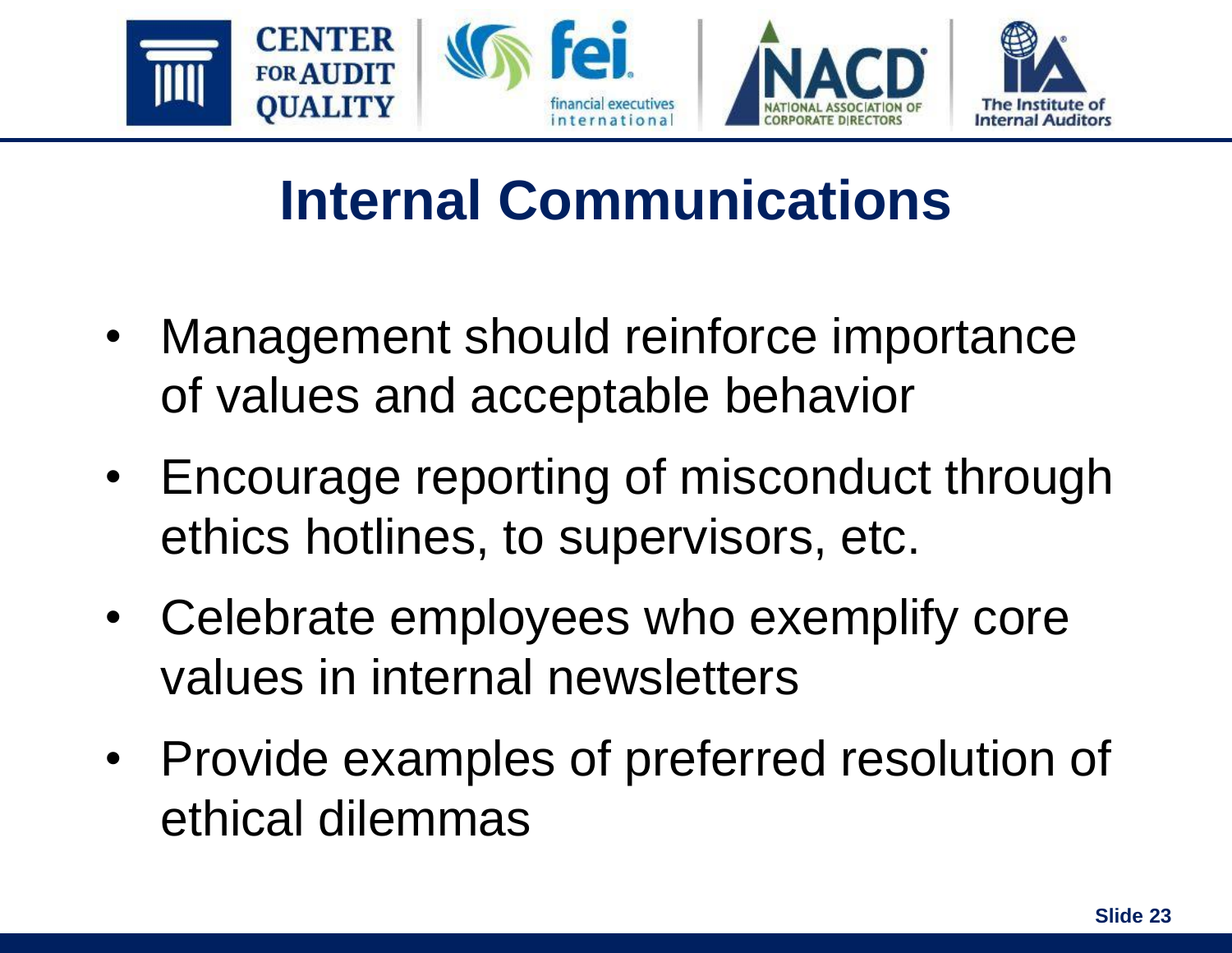

# **Key Takeaways**

- Beware of culture drift
- Accentuate the positive
- Become familiar with the numerous resources available
- Culture should be in the DNA of the company and the boardroom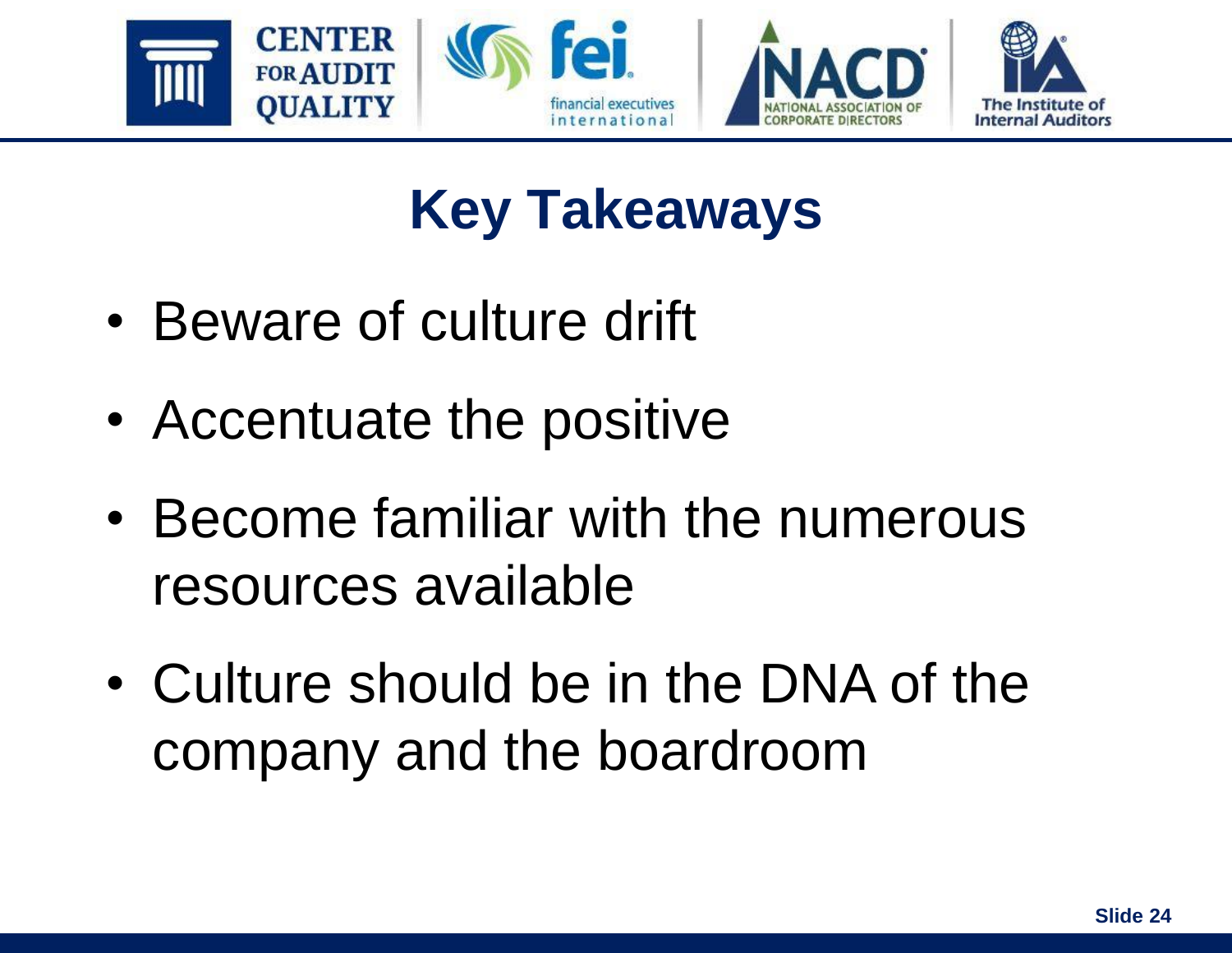

# **CPE Certificate**

As a reminder, you may access your CPE certificate by clicking the orange CPE icon if you have fulfilled the attendance check requirements.

If you do not have an opportunity to obtain your CPE certificate during today's presentation, you may obtain your certificate *after* 24 hours by logging back into the event and clicking the orange CPE icon. Please note that you will not be able to respond to the attendance checks in the archive, and you must fulfill the attendance requirements during the actual presentation to receive your CPE certificate.